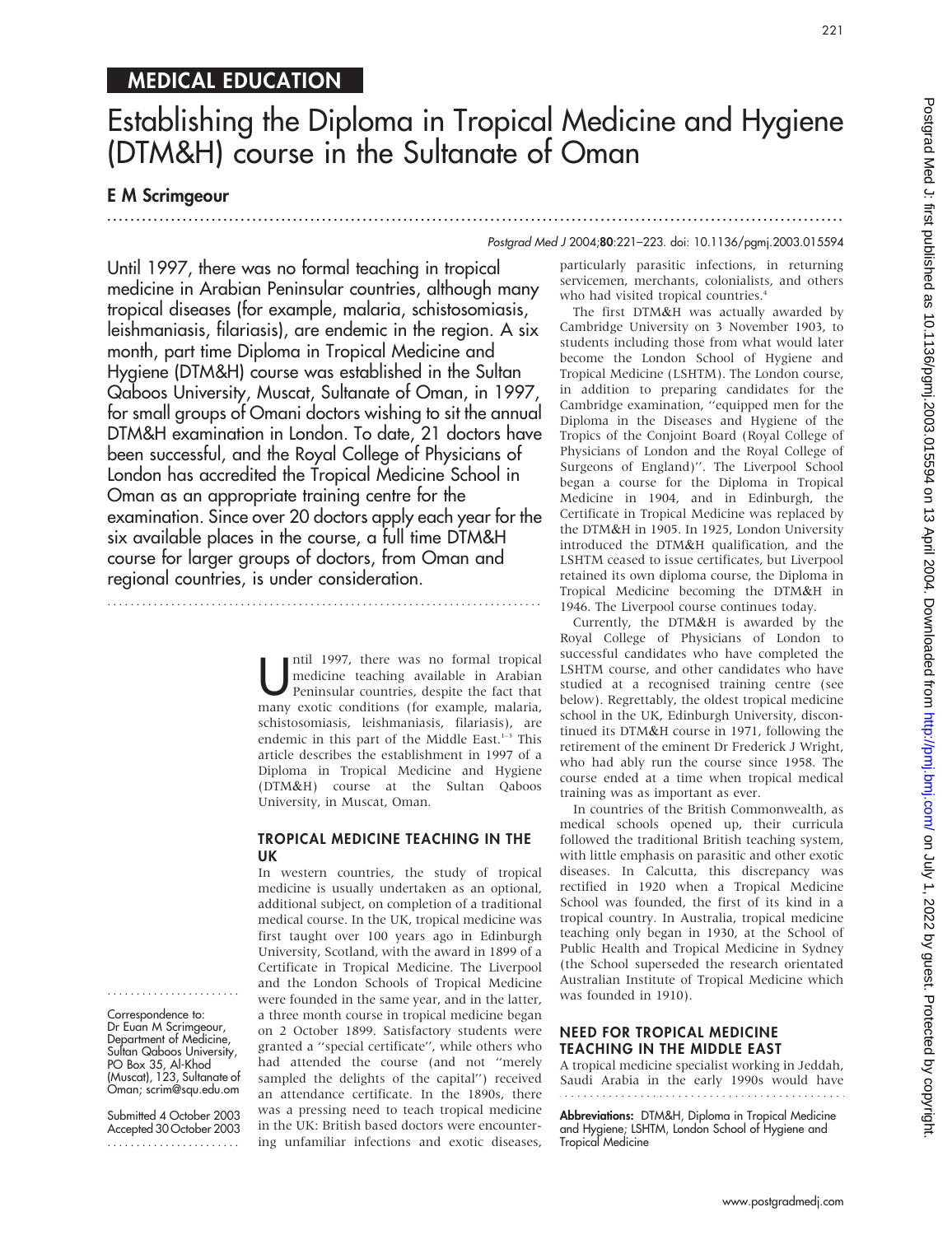realised that there was an urgent need for tropical medicine teaching. Many tropical conditions were known to occur in Saudi Arabia,<sup>1-3</sup> but clinical and epidemiological knowledge of these conditions was often sparse, and there was no adequate central reference source. (This was subsequently rectified.<sup>5</sup>) Before going to Jeddah, the author had contributed to the part time DTM&H course in Glasgow which prepared junior doctors for the formal London examination. In Jeddah, he offered to initiate a similar course with the strong support of Professor Keith P W J McAdam of the LSHTM, but the proposal was rejected by the hospital Postgraduate Education Committee in Jeddah on the grounds that ''Tropical medicine was irrelevant to the training of young Saudi doctors''.

On transfer to Muscat, Oman in 1995, it was clear to the author that there was also a pressing need for training in tropical medicine. The existing medical course followed the traditional western pattern with little emphasis on tropical diseases. Although the volume of parasitic and exotic conditions was relatively small in Oman, it was well represented.6 7 In addition, Oman has very close ties with East Africa, especially Mombassa, and Zanzibar and Pemba Island, which it administered until 1964. Following independence in Tanzania and Kenya, many hundreds of thousands of Swahili speaking, ethnic Arabs migrated to Oman, importing various tropical conditions.

#### INTRODUCTION OF A DTM&H COURSE IN OMAN

Fortunately, the College of Medicine of the Sultan Qaboos University, was receptive to the idea of a DTM&H course, and this was approved by the Oman Medical Specialty Board (representing the Ministry of Health and the University) in 1997. The Royal College of Physicians of London agreed to reserve places for Omanis in the April 1998, DTM&H examination in London, and in August 1997, we enrolled seven young Omani doctors. This was to be a six month, part time course, conducted, jointly by the Departments of Medicine, and Family and Community Medicine (there was no Department of Public Health Medicine), with support from the Departments of Microbiology and Child Health. Teaching was in English, with weekly lectures, and monthly laboratory sessions were organised, utilising our extensive collection of teaching slides, and representative collection of parasite, arthropod, and mollusc specimens. Clinical cases were presented as they occurred, and trips were arranged to the regional leprosarium. Textbooks and print-outs of lectures were provided, and self assessment questionnaires were distributed after each lecture. Although the course was free, candidates were required to pay the cost of sitting the examination in London, a total of about £800.

Postgrad Med J: first published as 10.1136/pgmj.2003.015594 on 13 April 2004. Downloaded from http://pmj.bmj.com/ on July 1, 2022 by guest. Protected by copyright Postgrad Med J: first published as 10.1136/pgmj.2003.015594 on 13 April 2004. Downloaded from Hom J.pmj.com/ on July 1, 2022 by guest. Protected by copyright.

The course proceeded with numerous expected and unforeseen difficulties. Two candidates abandoned the course after a few weeks, claiming that they did not have enough time to study parasitology, and were replaced by others. A course assessment (mock) examination was held in February 1998 before the deadline for registration for the London examination and four candidates prepared to go to London (three others lacking confidence, opted to withdraw). The three day examination was in five parts: multiple choice questions, short answer preventative medicine, projected materials, practical, and clinical/viva voce examinations, and it was essential to pass all five sections. When two of the candidates succeeded in passing, the future of the course seemed assured.

#### FURTHER DEVELOPMENT OF THE COURSE

The course has continued yearly since then, with six candidates in each course. We received early support from the Oxford Centre for Tropical Medicine, and subsequently, much encouragement and practical advice from the LSHTM. Our course and teaching have steadily improved, and we have enrolled more honorary tutors, including lecturers in pathology, haematology and entomology, and the World Health Organisation representative in Oman who lectures on the role of World Health Organisation and the Tropical Diseases Research Programme. Currently, we have had 21 passes and five failures (table 1). We have learned much from our returning candidates about the content of the London examination. No candidate has failed since the debacle of 2000 when three of six candidates failed (two of whom had passed four sections including the viva). It has been disappointing that for a variety of reasons five candidates have failed the rigorous, two day mock examination in the last three courses. Some of these candidates were studying for other examinations and were unable to devote enough time to the course. In 2002, the Royal College of Physicians of London accredited the ''Tropical Medicine School'' in Oman as an appropriate training centre for the examination, the other approved centres being London, Liverpool, Glasgow, Birmingham, Sheffield, and Bristol.

In retrospect, it was of course a gamble to initiate a DTM&H course with relatively few local consultants with tropical expertise (which included three with the DTM&H), and limited laboratory facilities. Despite these limitations, most of our candidates have worked with diligence and enthusiasm, and as a result, tropical medicine training has now become established in Oman. It is sought after by young doctors undertaking higher training in various disciplines, relatively few of whom could spare the time and expense to attend the London or Liverpool courses. Some 20 or more

| Table 1 Oman DTM&H course 1997-2003 |                          |               |               |                                                               |
|-------------------------------------|--------------------------|---------------|---------------|---------------------------------------------------------------|
| Year                                | <b>Enrolled students</b> | London DTM&H  |               |                                                               |
|                                     |                          | Pass          | Fail          | <b>Remarks</b>                                                |
| 1998 (April)                        |                          | $\mathcal{P}$ | $\mathcal{P}$ | Three doctors did not sit the<br>examination in London        |
| 1999                                | 6                        | 5             |               | One doctor withdrew because of illness                        |
| 2000                                | 6                        |               | 3             | Two failed doctors had borderline fail<br>in MCQ <sub>s</sub> |
| 2001                                |                          |               |               | Two doctors failed mock examination                           |
| 2002                                | 6                        |               |               | One doctor failed mock examination                            |
| 2003                                | 6                        |               |               | Two doctors failed mock examination                           |
| Total                               | 35                       |               | 5             |                                                               |

DTM&H examination is in five parts: multiple choice questions (MCQs), preventative medicine paper, projected materials examination, practical examination, clinical viva voce.